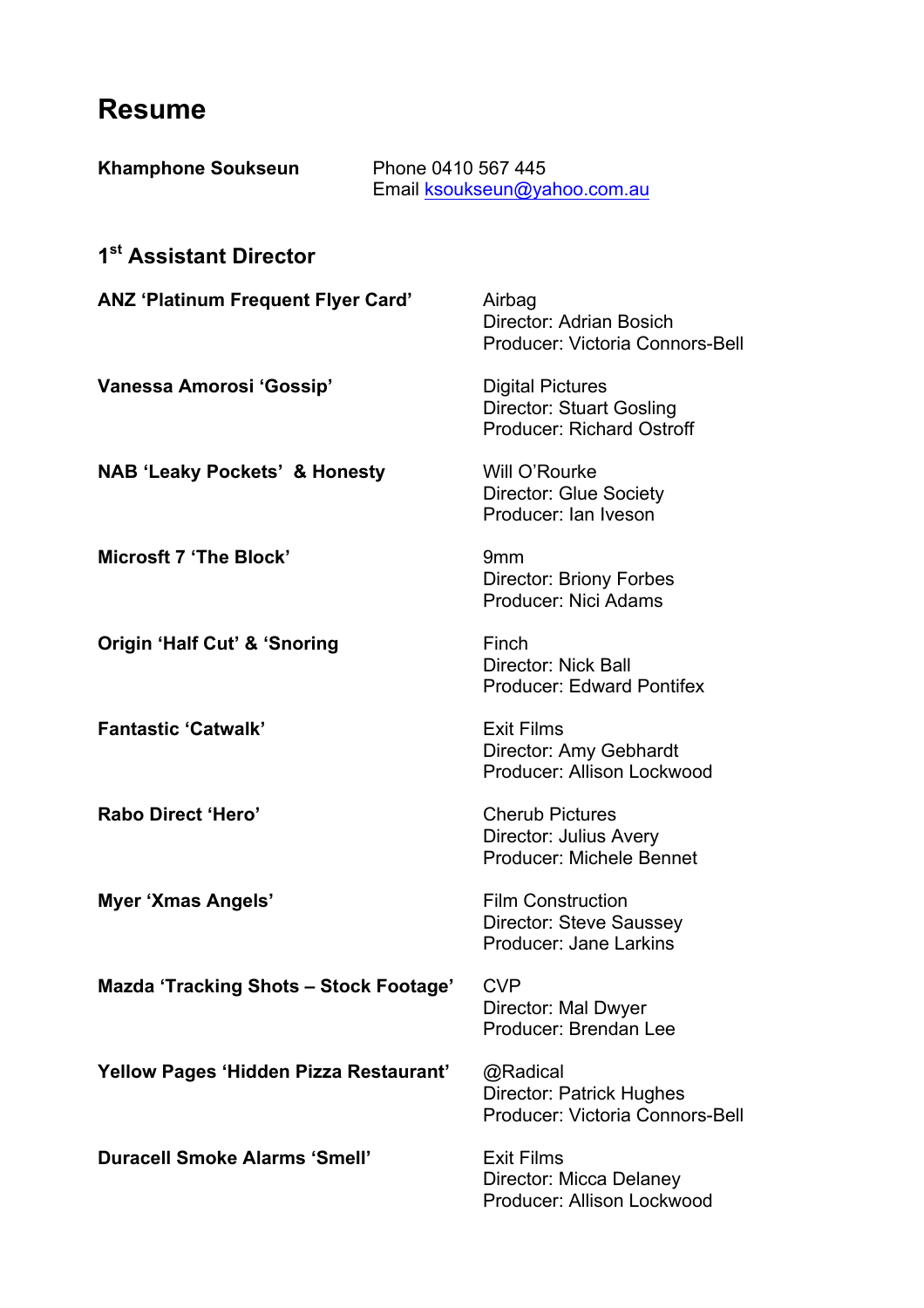| Coco Rosie 'Lemonade'       | <b>Circus Productions</b><br>Director: Emma Freeman<br><b>Producer: Leanne Tonkes</b><br>@Radical Media<br><b>Director: Nick Ball</b><br><b>Producer: Michael Hilliard</b> |  |
|-----------------------------|----------------------------------------------------------------------------------------------------------------------------------------------------------------------------|--|
| <b>Poker Stars Intro</b>    |                                                                                                                                                                            |  |
| Nova 'Everythings On Show'  | Jungle Boys<br>Director: Trent O'Donnell<br>Producer: Nicola Patterson                                                                                                     |  |
| <b>Service Central</b>      | <b>Brave Films</b><br>Director: Chris Benz<br>Producer: Victoria Connors-Bell                                                                                              |  |
| <b>Amplimesh 'Marcel'</b>   | <b>Brave Films</b><br>Director: Edwin McGill<br>Producer: Victoria Connors-Bell                                                                                            |  |
| <b>Melbourne Airport</b>    | <b>Exit Films</b><br>Director: Micca Delaney<br>Producer: Allison Lockwood                                                                                                 |  |
| <b>Shine</b>                | Catfish<br>Director: Grantley Smith<br>Producer: Brendan Lee                                                                                                               |  |
| Dove 'Under Pressure'       | <b>Spirit Films</b><br>Director: Roh Smith<br>Producer: Paula Smith                                                                                                        |  |
| Dine 'Glossy Cat'           | <b>Ghost Pictures</b><br>Director: Lynne-Maree Milburn<br>Producer: Julie Rutherford                                                                                       |  |
| <b>Evoke Anitperspirant</b> | <b>Prime Cuts</b><br>Director: Jeff Jaffers<br>Producer: Jason Byrne                                                                                                       |  |
| Coles 'Olay'                | <b>Honey Commercial Films</b><br>Director: Chris Sferrazza<br>Producer: Julie Rutherford                                                                                   |  |